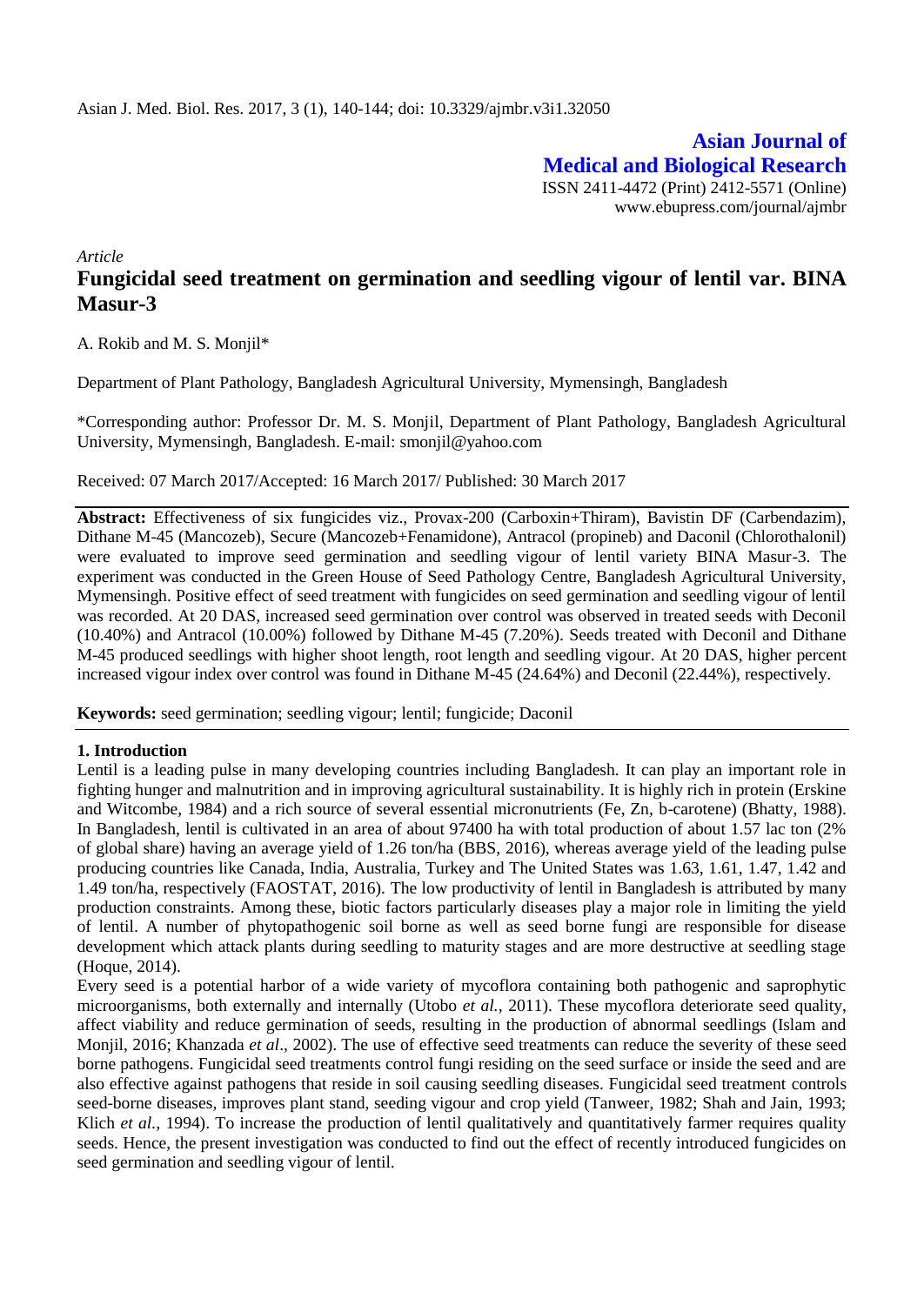# **2. Materials and Methods**

Seeds of BINA Masur-3 were collected from BINA Regional Research Station, Pabna, Bangladesh during August 2016. Six fungicides viz., Provax-200 (Carboxin+Thiram), Bavistin DF (Carbendazim), Dithane M-45 (Mancozeb), Secure (Mancozeb+Fenamidone), Antracol (propineb) and Daconil (Chlorothalonil) were collected from authorized agrochemical shops in Mymensingh.

Required amount of seeds and fungicide were taken in a conical flask. Then, few drops of sterilized water were added and shaken well with hands for few minutes and then kept open for drying. When the seeds appeared coating with fungicides then 50 seeds were sown in each tray for germination and vigour test.

Germination test was carried out according to ISTA (2003). Plastic trays (20 cm x 25 cm) were used for this test. The trays were filled with moist sand at field capacity. Eight trays were used for each treatment (fungicide). Fifty seeds were sown in each tray. At 5, 10, 15 and 20 days after sowing, data on germination, shoot length and root length were recorded. At that time ten seedlings for each treatment were randomly selected, and shoot and root length were measured. Vigor index was determined by the following formula given by Baki and Anderson (1972).

Collected data were statistically analyzed using MSTAT-C Computer Package Program. The significance of the difference among the treatments means was estimated by the least significant difference (LSD) test at 5% level of probability (Gomez and Gomez, 1984).

# **3. Results**

## **3.1. Efficacy of fungicides on germination of lentil seeds**

Lentil seeds treated with fungicides showed significant increase of seed germination in tray soil at 5, 10, 15 and 20 DAS (Table 1). Highest seed germination at 5DAS was observed in seeds treated with Antracol (83.67%) followed by Secure (83.00%) and Dithane M-45 (82.67%). At 10 and 15 DAS, highest germination was observed when seeds were treated with Antracol followed by Dithane M-45. At 20 DAS, highest seed germination was observed when seeds were treated with Daconil (92.00%) and Antracol (91.67) which are statistically similar followed by Dithane M-45 (89.33%). Lowest germination was recorded in control treatment. At 20 DAS, Daconil resulted highest seed germination over control (10.40%) followed by Antracol (10.00%) and Dithane M-45 (7.20%). Seed treatment with Bavistin DF (carbendazim) did not exert good response in increasing seed germination of lentil.

| <b>Treatments</b>            | Germination $(\% )$   |                       |                       |          | Percent increase germination over |
|------------------------------|-----------------------|-----------------------|-----------------------|----------|-----------------------------------|
|                              | 5DAS                  | 10DAS                 | 15DAS                 | 20DAS    | control at 20 DAS                 |
| Provax-200                   | 70.00<br>bc           | 77.00 <sub>b</sub>    | 83.00 b               | 85.67 ab | 2.80                              |
| <b>Bavistin DF</b>           | 63.33<br>$\mathbf{c}$ | 70.00<br>$\mathbf{c}$ | 78.67 c               | 84.00 ab | 0.80                              |
| Dithane M-45                 | 82.67 a               | 86.00 a               | 87.33 ab              | 89.33 ab | 7.20                              |
| Secure                       | 83.00 a               | 85.00 a               | 87.00 ab              | 86.33 ab | 3.60                              |
| Antracol                     | 83.67 a               | 88.33 a               | 89.67 a               | 91.67 a  | 10.00                             |
| Deconil                      | 72.67 b               | 77.00 b               | 86.00 ab              | 92.00 a  | 10.40                             |
| Control                      | 62.67<br>$\mathbf{c}$ | 69.00<br>$\mathbf{c}$ | 78.00<br>$\mathbf{c}$ | 83.33 ab | -                                 |
| <b>Level of significance</b> | **                    | **                    | **                    | **       |                                   |

# **Table 1. Efficacy of fungicides on germination (%) of lentil var. BINA Masur-3.**

Data were subjected to Duncan's Multiple Range Test (DMRT) using a statistical computer package (MState C). Each value represents the mean and standard deviation of three replications. In a column, figures with same letter or without letter do not differ significantly whereas figures with dissimilar letter differ significantly (as per DMRT). \*P < 0.05, \*P < 0.01 versus control treatment.

#### **3.2. Efficacy of fungicides on shoot length, root length and seedling vigour of lentil**

Efficacy of fungicides on shoot length, root length and seedling vigour of lentil was evaluated at 5, 10, 15 and 20 DAS where significant variation was observed among the different treatments (Table 2,  $3 \& 4$ ). Fungicidal treatments showed little effect on shoot length up to 20 DAS. Reduced shoot length was observed in seedlings treated with Bavistin DF. At 20 DAS, Bavistin DF and Provax-200 treated seedlings produced significantly lower shoot length. In case of root length, highest root length was found when seeds were treated with Daconil followed by Provax-200 and Secure at 5 DAS. At 10, 15 and 20 DAS, seeds treated with Dithane M-45 produced higher root length. Bavistin DF decreased the root length of lentil seedlings.

At 5, 10, 15 and 20 DAS, higher seedling vigour as vigour index was observed by Dithane M-45 and Daconil (Table 4). At 20 DAS, vigour index of lentil ranged from 2242.36-2799.12. Highest Vigour Index was recorded in case of using Dithane M-45 (2799.12) followed by Daconil (2745.54), Antracol (2529.5) and Secure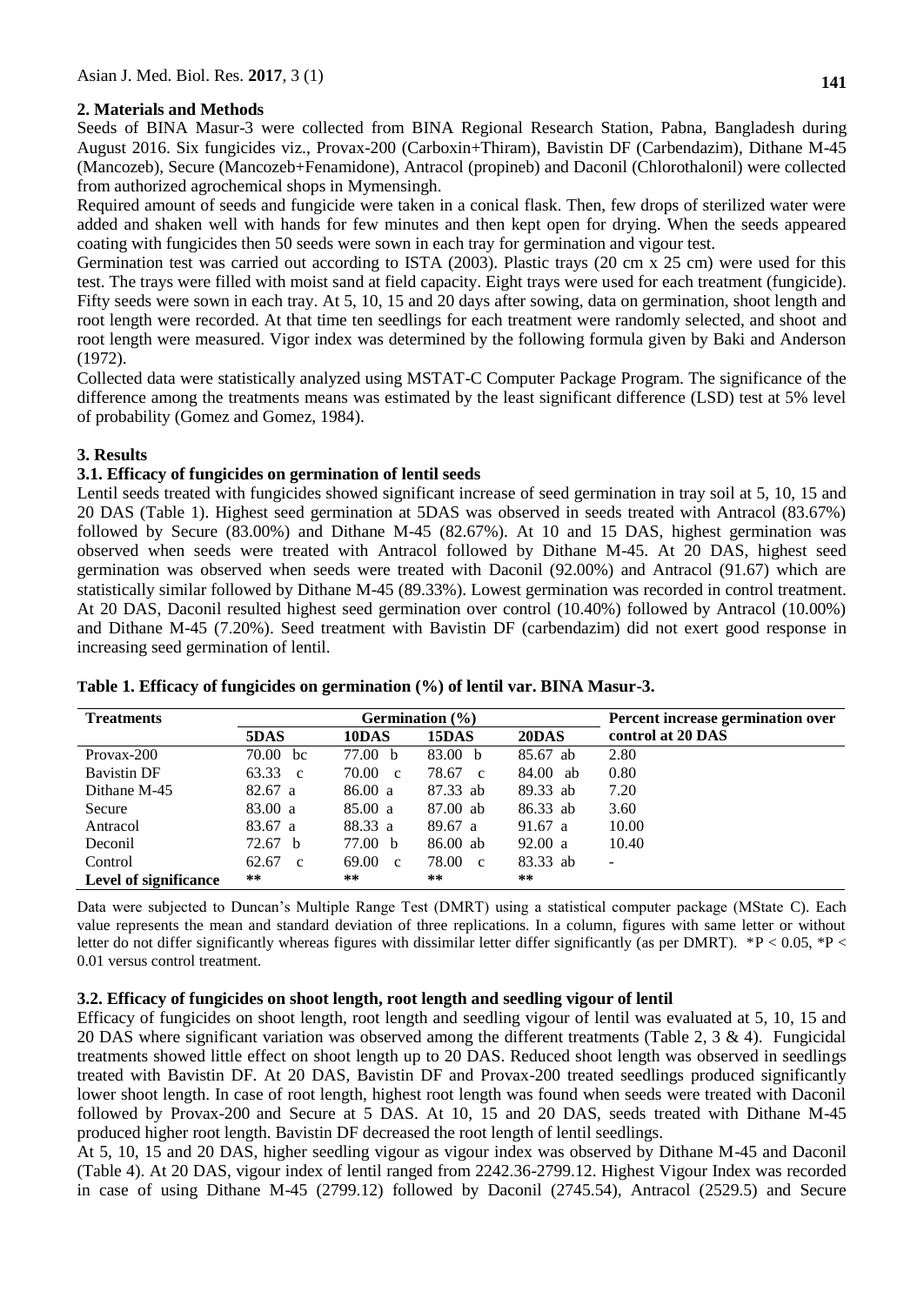(2501.79), while lowest seedling Vigour Index (2242.36) was found in case of control preceded by Bavistin DF. At 20 DAS, highest increased Vigour Index over control was found in Dithane M-45 (24.83%) followed by Daconil (22.44%). Lowest percent Vigour Index increased over control was observed by Bavistin DF (2.64%).

| <b>Treatments</b>            | Shoot length (cm) |         |                   |                   |  |  |  |
|------------------------------|-------------------|---------|-------------------|-------------------|--|--|--|
|                              | 5DAS              | 10DAS   | 15DAS             | 20DAS             |  |  |  |
| Provax-200                   | 6.70 a            | 10.26 a | 11.63 bc          | $12.06 \text{ c}$ |  |  |  |
| <b>Bavistin DF</b>           | 5.41 c            | 8.597 b | $11.36 \text{ c}$ | 12.22 bc          |  |  |  |
| Dithane M-45                 | 5.99 bc           | 10.09 a | 12.60 a           | 13.52 a           |  |  |  |
| Secure                       | 5.92 bc           | 9.913 a | $12.16$ abc       | $13.74 \text{ a}$ |  |  |  |
| Antracol                     | 6.75 a            | 10.40 a | $12.25$ ab        | $13.24$ ab        |  |  |  |
| Deconil                      | $6.00$ bc         | 9.823 a | 11.49 bc          | 13.32 ab          |  |  |  |
| Control                      | $6.32$ ab         | 10.05 a | $12.01$ abc       | 13.49 a           |  |  |  |
| <b>Level of significance</b> | **                | **      | *                 | *                 |  |  |  |

Data were subjected to Duncan's Multiple Range Test (DMRT) using a statistical computer package (MState C). Each value represents the mean and standard deviation of three replications. In a column, figures with same letter or without letter do not differ significantly whereas figures with dissimilar letter differ significantly (as per DMRT). \*P < 0.05, \*P < 0.01 versus control treatment.

## **Table 3. Efficacy of fungicides on root length (cm) of lentil var. BINA Masur-3.**

| <b>Treatments</b>     | Root length (cm)  |                     |           |                     |  |  |  |
|-----------------------|-------------------|---------------------|-----------|---------------------|--|--|--|
|                       | 5DAS              | 10DAS               | 15DAS     | 20DAS               |  |  |  |
| Provax-200            | 10.05 b           | 11.19 <sub>b</sub>  | 14.87 ab  | 16.04 <sub>b</sub>  |  |  |  |
| <b>Bavistin DF</b>    | 8.00 <sub>d</sub> | $9.99$ cd           | 12.27 e   | 15.18 <sub>bc</sub> |  |  |  |
| Dithane M-45          | 8.05d             | 14.07a              | 15.53a    | 17.77a              |  |  |  |
| Secure                | 9.55 b            | 10.78 <sub>bc</sub> | 13.73 bcd | 15.25 <sub>bc</sub> |  |  |  |
| Antracol              | 8.74 c            | 10.59 <sub>bc</sub> | 13.11 cde | 14.33 cd            |  |  |  |
| Deconil               | 10.81a            | $10.91$ bc          | 14.25 abc | $16.51$ ab          |  |  |  |
| Control               | 8.21 cd           | 9.31 d              | 12.54 de  | 13.39d              |  |  |  |
| Level of significance | **                | **                  | $***$     | $***$               |  |  |  |

Data were subjected to Duncan's Multiple Range Test (DMRT) using a statistical computer package (MState C). Each value represents the mean and standard deviation of three replications. In a column, figures with same letter or without letter do not differ significantly whereas figures with dissimilar letter differ significantly (as per DMRT). \*P < 0.05, \*P < 0.01 versus control treatment.

|  | Table 4. Efficacy of fungicides on Vigour Index of lentil var. BINA Masur-3. |  |  |  |
|--|------------------------------------------------------------------------------|--|--|--|
|  |                                                                              |  |  |  |

| <b>Treatments</b>            |                     | Percent<br><i>increased</i> |                      |            |                                           |
|------------------------------|---------------------|-----------------------------|----------------------|------------|-------------------------------------------|
|                              | 5DAS                | 10DAS                       | 15DAS                | 20DAS      | Vigour<br>Index over<br>control at 20 DAS |
| Provax-200                   | 1170.14a            | 1650.72 cd                  | 2201.21 h            | 2401.87 c  | 7.11                                      |
| <b>Bavistin DF</b>           | 849.26 b            | 1302 e                      | 1858.97c             | 2301.6c    | 2.64                                      |
| Dithane M-45                 | 1160.29 a           | 2080.37 a                   | 2457.75 a            | 2799.12 a  | 24.83                                     |
| Secure                       | 1284.43 a           | 1759.90 bc                  | 2255.37 <sub>b</sub> | 2501.79 bc | 11.57                                     |
| Antracol                     | 1294.58 a           | 1853.42 b                   | 2274.52 b            | 2529.9 abc | 12.82                                     |
| Deconil                      | 1225.27 a           | 1597.67 d                   | 2212.23 <sub>b</sub> | 2745.54 ab | 22.44                                     |
| Control                      | 911.30 <sub>b</sub> | 1338.77 e                   | 1915.50c             | 2242.36 c  | $\overline{\phantom{0}}$                  |
| <b>Level of significance</b> | $***$               | **                          | $***$                | **         |                                           |

Data were subjected to Duncan's Multiple Range Test (DMRT) using a statistical computer package (MState C). Each value represents the mean and standard deviation of three replications. In a column, figures with same letter or without letter do not differ significantly whereas figures with dissimilar letter differ significantly (as per DMRT). \*P < 0.05, \*P < 0.01 versus control treatment.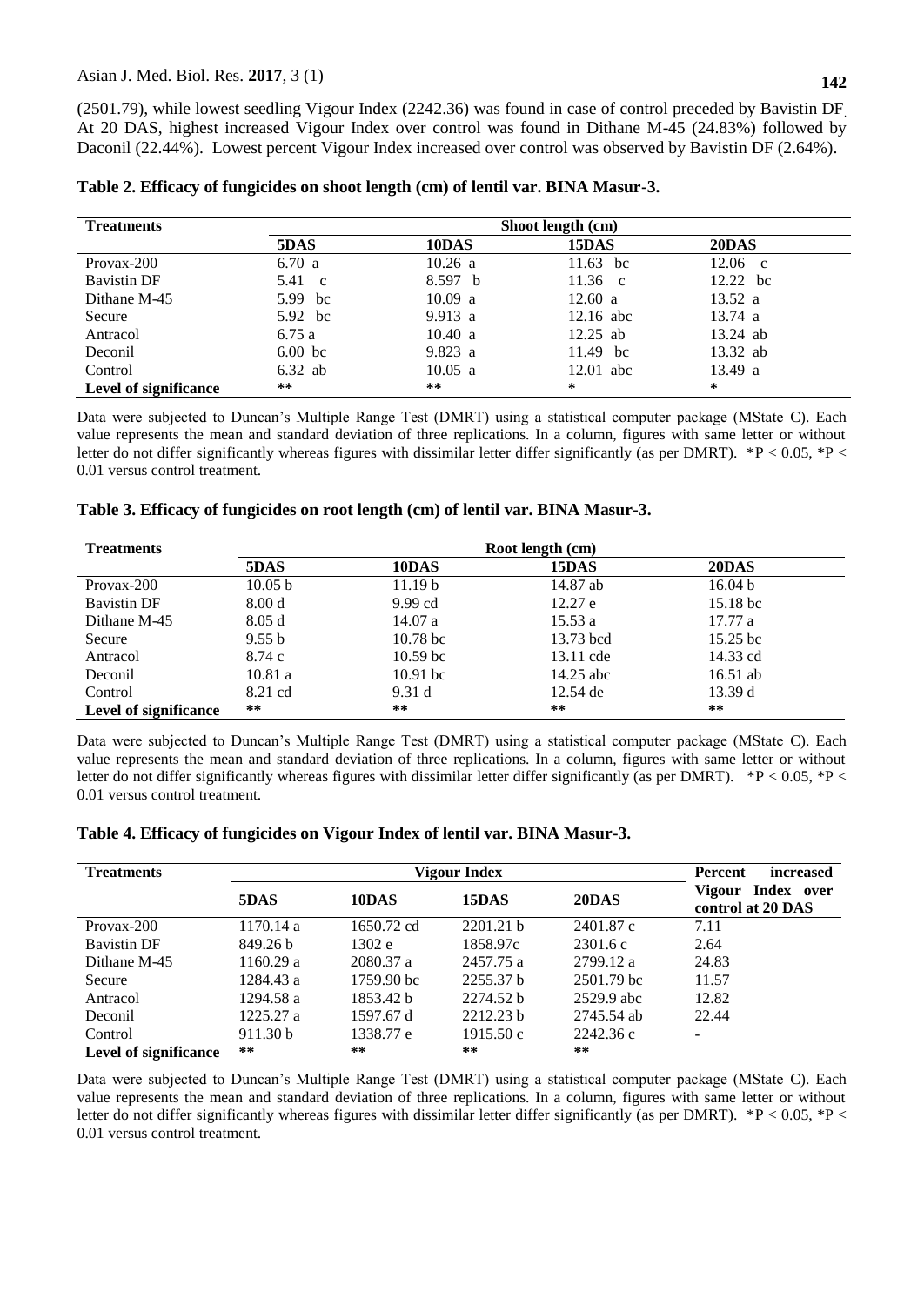## **4. Discussion**

Lentil seeds treated with fungicides showed significant increase of germination at 5, 10, 15 and 20 DAS. At 5, 10 and 15 DAS, highest germination was observed in seeds treated with Antracol followed either by Dithane M-45 or Deconil or vice-versa. At 20 DAS, Deconil resulted highest seed germination over control (10.40%) followed by Antracol and Dithane M-45. Bavistin DF (carbendazim) showed little response in increasing seed germination of lentil. Jayale *et al.* (2015) reported that Antracol, Mancozeb and Daconil increased seed germination of chick pea under pot culture condition. Rahman *et al.* (2012) noted that Maximum germination (85.53%) of cowpea was achieved when seeds were treated with Provax-200 @ 0.25 % followed by Bavistin 50 WP @ 0.25 %. Morshed *et al.* (2014) found increased germination of chickpea by treating seeds with secure 600WG (48.62%) followed by provax-200WP (44.38%) over control. Andrabi *et al.* (2011) found that Seed treatment with Carbendazim increased seed germination (71.24%) in chickpea, though it was at par with Carbendazim + Mancozeb (62.21%) and Mancozeb (61.46%). Matus and Slinkard (1993) found that Vitaflo 280 (Vitavax + Thiram) increased seedling emergence (23%) of field pea as compared to the untreated control. Hoque *et al.* (2012) reported enhanced germination (%) of lentil was in Secure 600wg (0.2%) treated seeds. Islam *et al.* (2005) reported that Vitavax-200 is most effective at the lowest concentration in increasing germination of lentil seeds. However, there is no information available in most journals in Bangladesh and online sources regarding the performance of Antracol and Daeconil on germination in lentil. Therefore, seed treatment with Antracol, Dithane M-45 and Daconil might be useful in increasing germination of lentil seed significantly. Antracol or Daconil can be used as a good substitute of commonly known seed treating chemicals like Provax-200, Bavistin DF, Dithane M-45, and Secure.

Efficacy of different fungicides on shoot length, root length and seedling vigour of lentil under green house condition was evaluated and highest shoot length was obtained when seeds were treated with Secure followed by Dithane M-45. Highest root length was obtained when seeds were treated with Dithane M-45 followed by Daconil. Morshed *et al.* (2014) reported that maximum shoot length (11.78%) of chickpea was found when seeds were treated with Secure 600WG, while maximum root length (21.80%) was recorded when seeds were treated with Provax 200WP over control. Alrajhi (2014) reported that root length and shoot length of maize was increased with increasing concentrations of Dithane M-45.

In respect of seedling vigor test of lentil seeds a wide range of variation was found significantly. Maximum vigor index was observed in Dithane M-45 followed by Daconil and minimum was recorded in untreated control. Present findings are in accordance with the observation of Alrajhi (2014), who published that the increase in vigor index was significant at different concentration of Dithane M-45 fungicides as compared to control. Doyle *et al*. (2001) also reported similar findings that seedlings treated with thiamethoxam had a particular advantage of improved seedling vigor

It is noticeable that Bavistin DF (Carbendazim) and untreated control resulted almost similar shoot length, root length and seedling Vigour Index. Ineffectiveness of carbendazim on Vigour Index of lentil might be due to its suppressive effect. Windham and Windham (2004) indicated that systemic fungicides which are based on sterol biosynthesis inhibitor are closely related to plant growth regulators, the use of which at higher than labeled rates shorten the internodes which may lead to slow shoot growth.

#### **5. Conclusions**

It can be concluded that there is positive effect of seed treatment with fungicides on seed germination and Vigour Index of lentil. Seed treatments with Antracol (Propineb), Daconil (Chlorothalonil), Dithane M-45 and Secure (Mancozeb+Fenamidone) resulted better germination and seedling Vigour Index of lentil over control.

#### **Conflict of interest**

None to declare.

#### **References**

- Alrajhi AMH, 2014. Effects of Amistar and Dithane M-45, a systemic fungicide, on Growth Parameters and antioxidative enzymes of Maize (Zea mays L.). Research & Reviews: J. Bot. Sci., 3:13-19.
- Andrabi M, A Vaid and VK Razdan, 2011. Evaluation of different measures to control wilt causing pathogens in chickpea. J. Plant Prot. Res., 51: 55-59.
- Bakhsh A, A Ghafor, Z Mubeir and SM Iqbal, 1991. Genotpy interaction for grain yield in lentil. Pakistan J. Agric. Res., 12: 102-105.

Baki AA and JD Anderson, 1972. Physiological and Biological Deterioration of Seeds*.* In: Seed Biology, Vol. 2: T T Kozlowski (Ed.), Academic Press, New York, pp. 283-315.